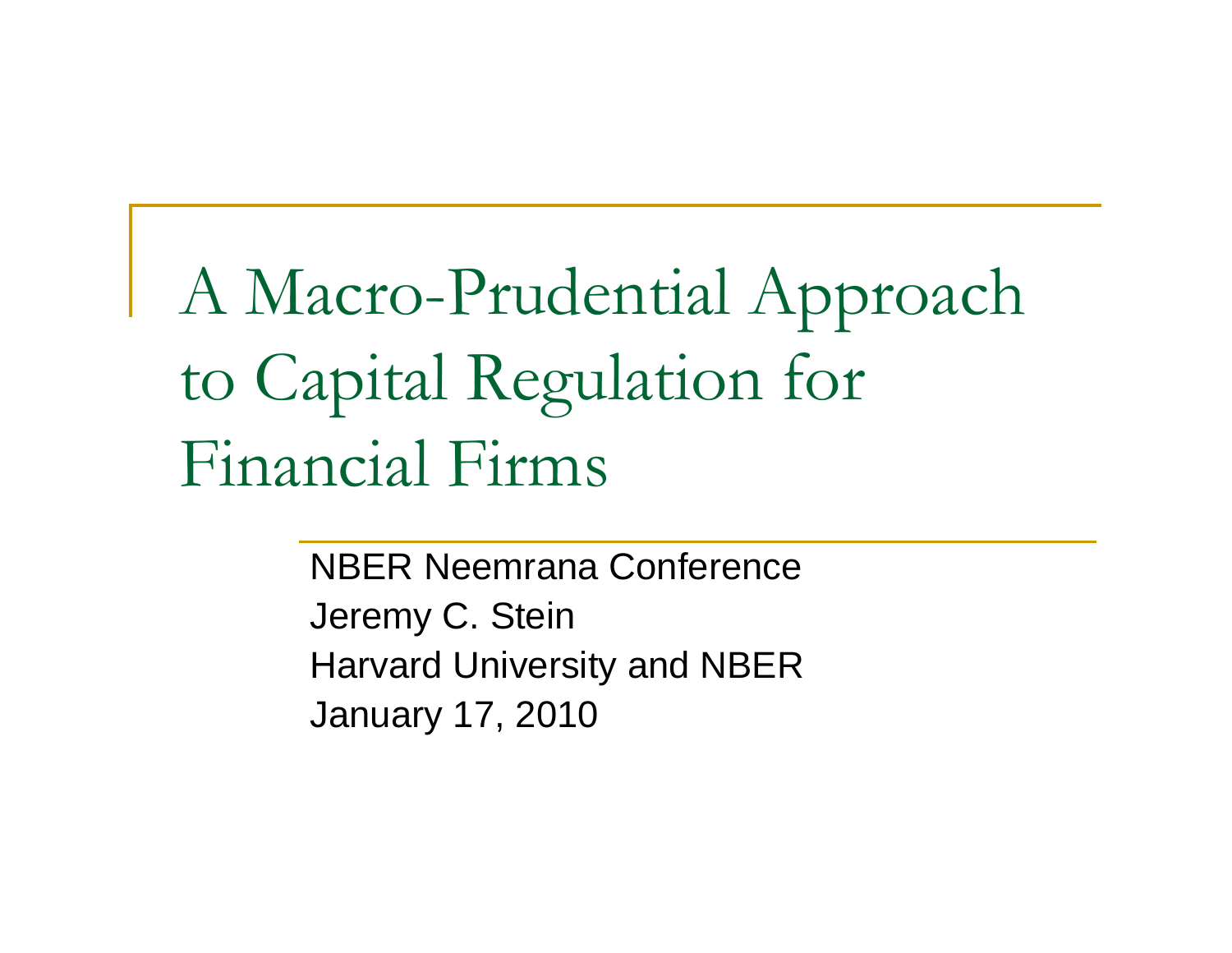### Traditional Approach Has Been Micro-Prudential, or Deposit-Insurer-Centric.

- Each bank should hold high enough ratio of capital to assets to ensure that losses to deposit insurance fund are highly unlikely.
	- $\Box$  And if things start to go bad, banks must adjust capital ratios quickly to get back in line: Prompt Corrective Action.
- **Problem with this approach:** 
	- $\Box$  If bank distress is not idiosyncratic, one bank's adjustment to negative shocks may impose externalities on others.
	- $\Box$  Systemic costs may be large even if deposit insurer remains protected.
- The need for a more macro-oriented approach is increasingly well-appreciated.
	- □ "Capital requirements….should reflect the large negative externalities associated with....rapid deleveraging...'
		- From Treasury white paper on financial regulatory reform.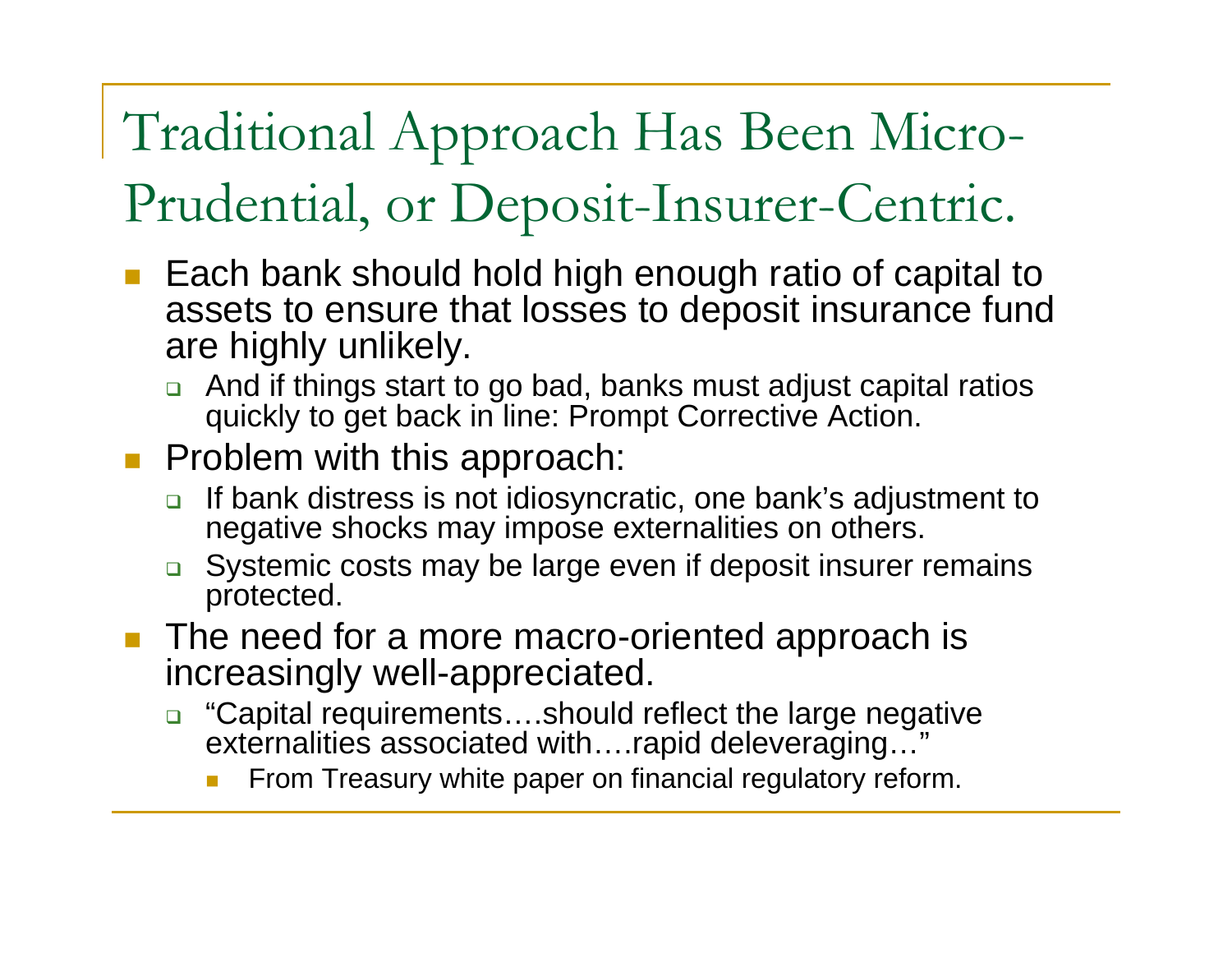# Example

- $\mathcal{C}^{\mathcal{A}}$  Bank faces minimum capital ratio of 8% and initially has:
	- $\Box$ 100 of assets (e.g. mortgage-backed securities)
	- $\Box$ 90 of debt (short and long-term)
	- $\Box$ 10 of capital (preferred stock and equity).
- $\mathcal{L}^{\mathcal{A}}$  Suppose we stipulate that losses never exceed 6.
	- $\Box$  In one-period world, deposit insurer is fully protected. But what else happens in this case?
- $\mathbb{R}^3$ If bank does not raise new capital, assets must fall to 50.
- $\mathcal{C}^{\mathcal{A}}$  Assets fall further if: i) capital requirements are risk-based and risk weights go up; ii) market requires more capital than regulators in adverse scenario.
	- $\Box$ In other words, if banks delever (raise ratio of capital to assets) in bad times.
	- $\Box$ Delevering of this sort is prominent in the data.
- $\overline{\phantom{a}}$  In an environment of generalized distress, the resulting asset shrinkage creates two sorts of externalities: fires sales and credit crunch effects.
	- $\Box$ Of course, banks may raise some new capital.
	- $\Box$  But are constrained by debt overhang and asymmetric info. Given externalities, shrink by more than is socially optimal.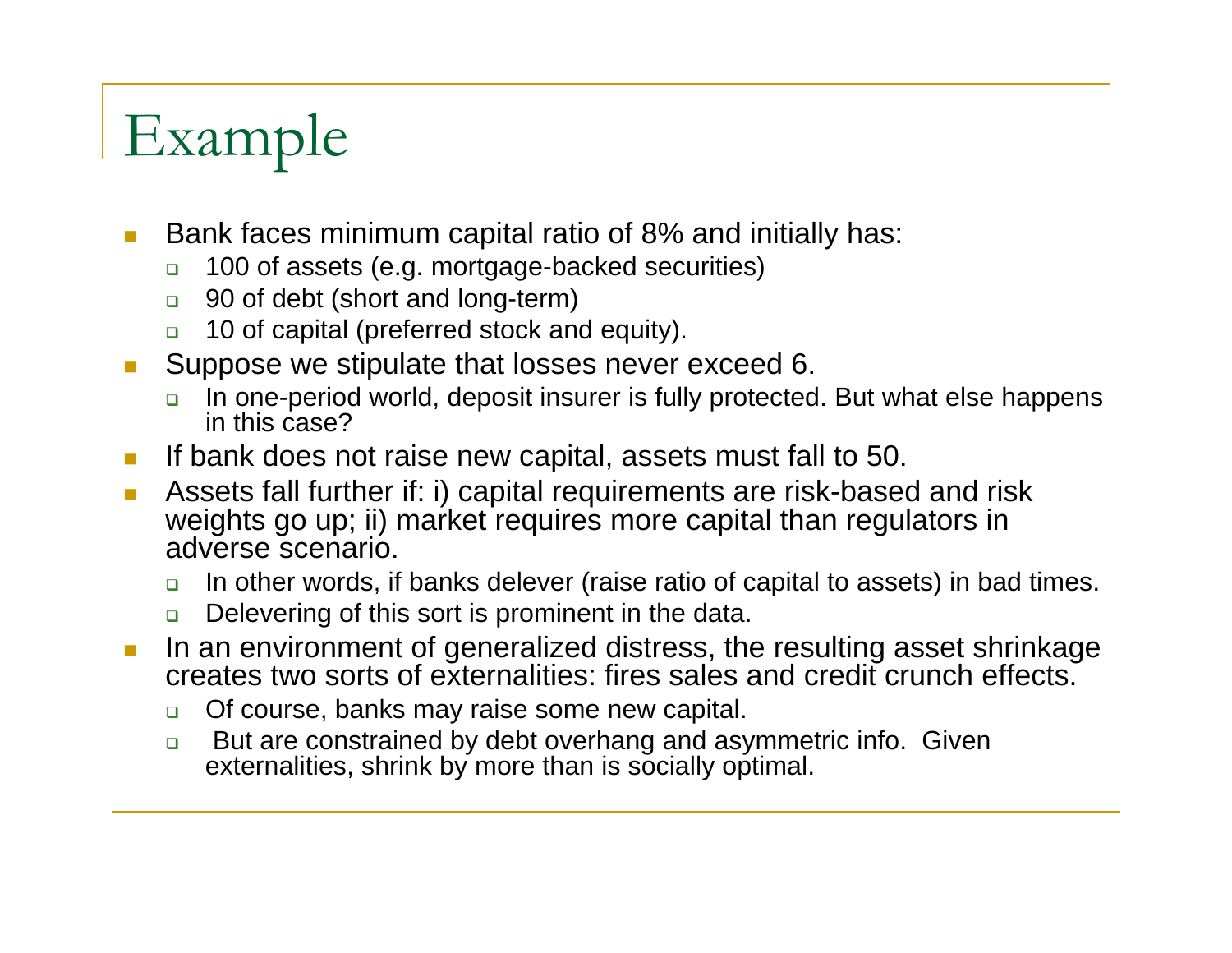## The Deleveraging Phenomenon

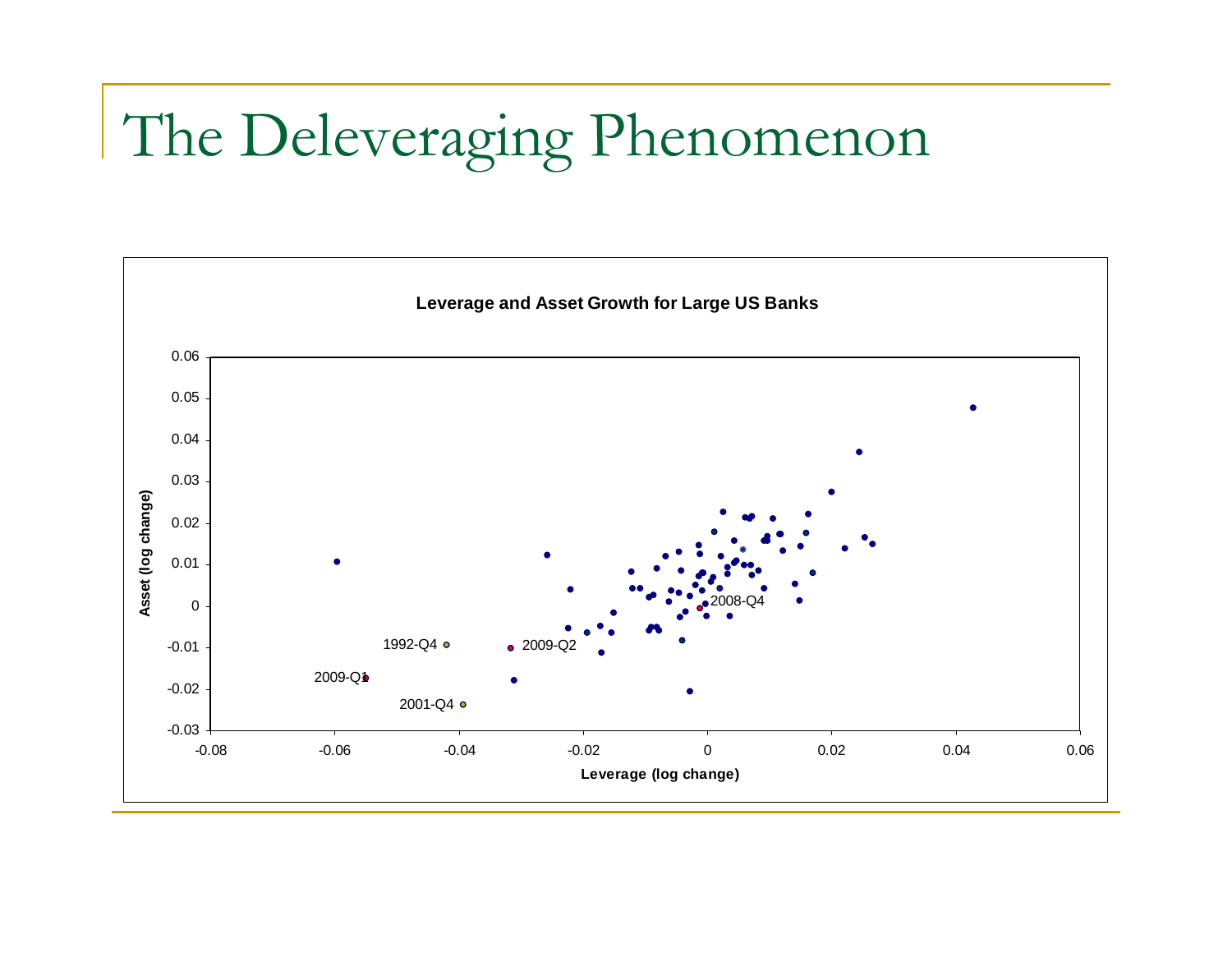### Deleveraging is Amplified if Debt is Short Term and Haircuts Rise

- T. If haircuts (margin requirements) go up, may have to liquidate assets that can no longer be funded even if capital constraint does not bind.
- m. An important feature of the current crisis.
	- $\Box$  Haircuts on structured products (e.g. AAA-rated asset-backed securities) rose dramatically.

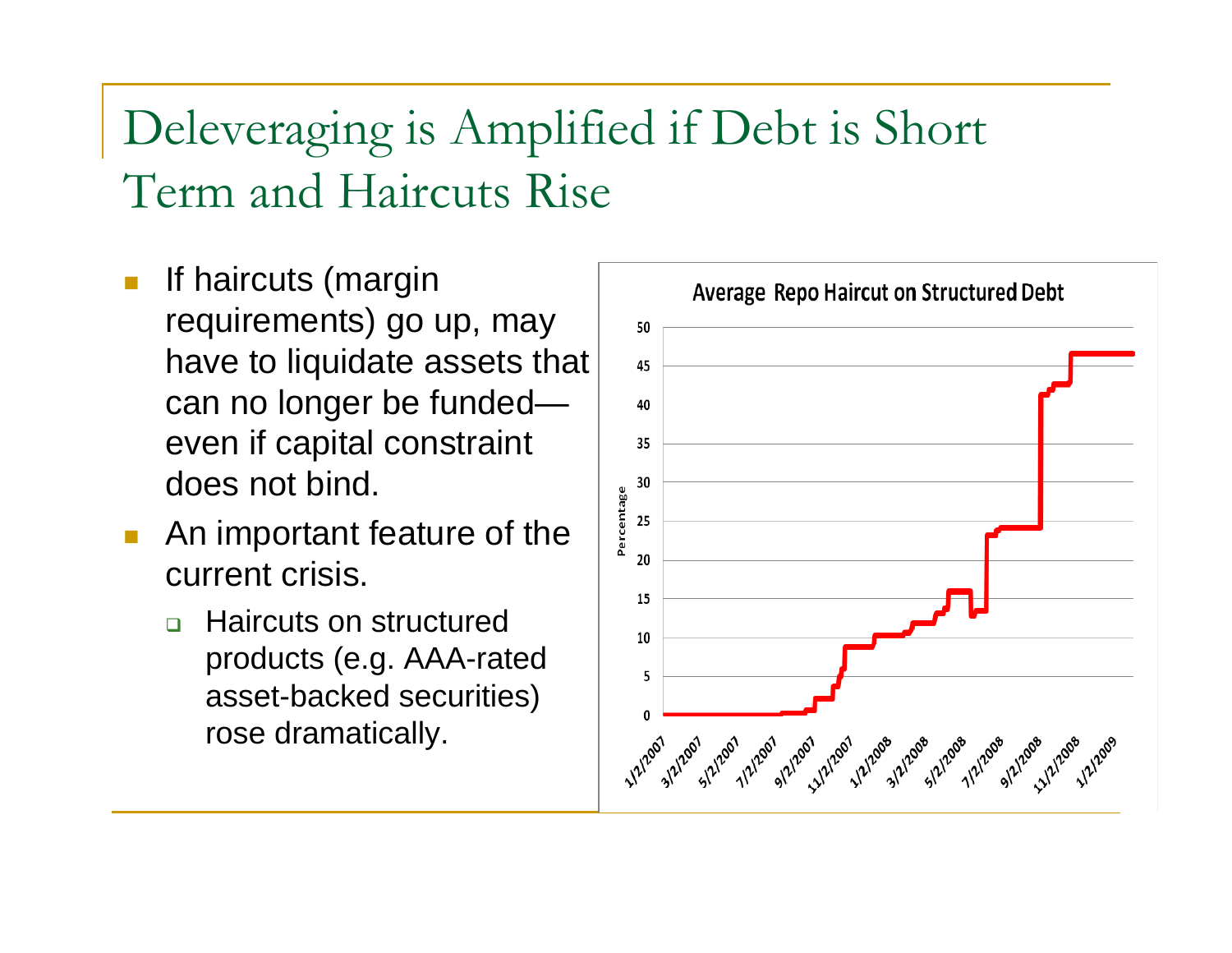### Potential Elements of a Macro-Prudential Approach

#### **1.Time-varying capital requirements.**

--Build a buffer in good times that can be drawn down.

#### **2.More ex ante emphasis on "quality" of capital (common vs. pref).**

--More common reduces overhang, facilitates recapitalization as opposed to shrinkage.

**3. Prompt corrective action oriented to forcing troubled banks to raise given** *dollar* **amount of equity, rather than repairing capital** *ratios***.**

--New equity offerings, dividend cuts, bonus holdbacks.

#### **4.Contingent capital schemes.**

--Another way to recapitalize in bad times.

#### **5.Liquidity regulation.**

--Maturity structure of debt is also key to fire sales.

#### **6.Regulating the shadow banking system.**

--Fire sales and accompanying credit contraction can arise here; easily cross boundaries between banks and non-banks.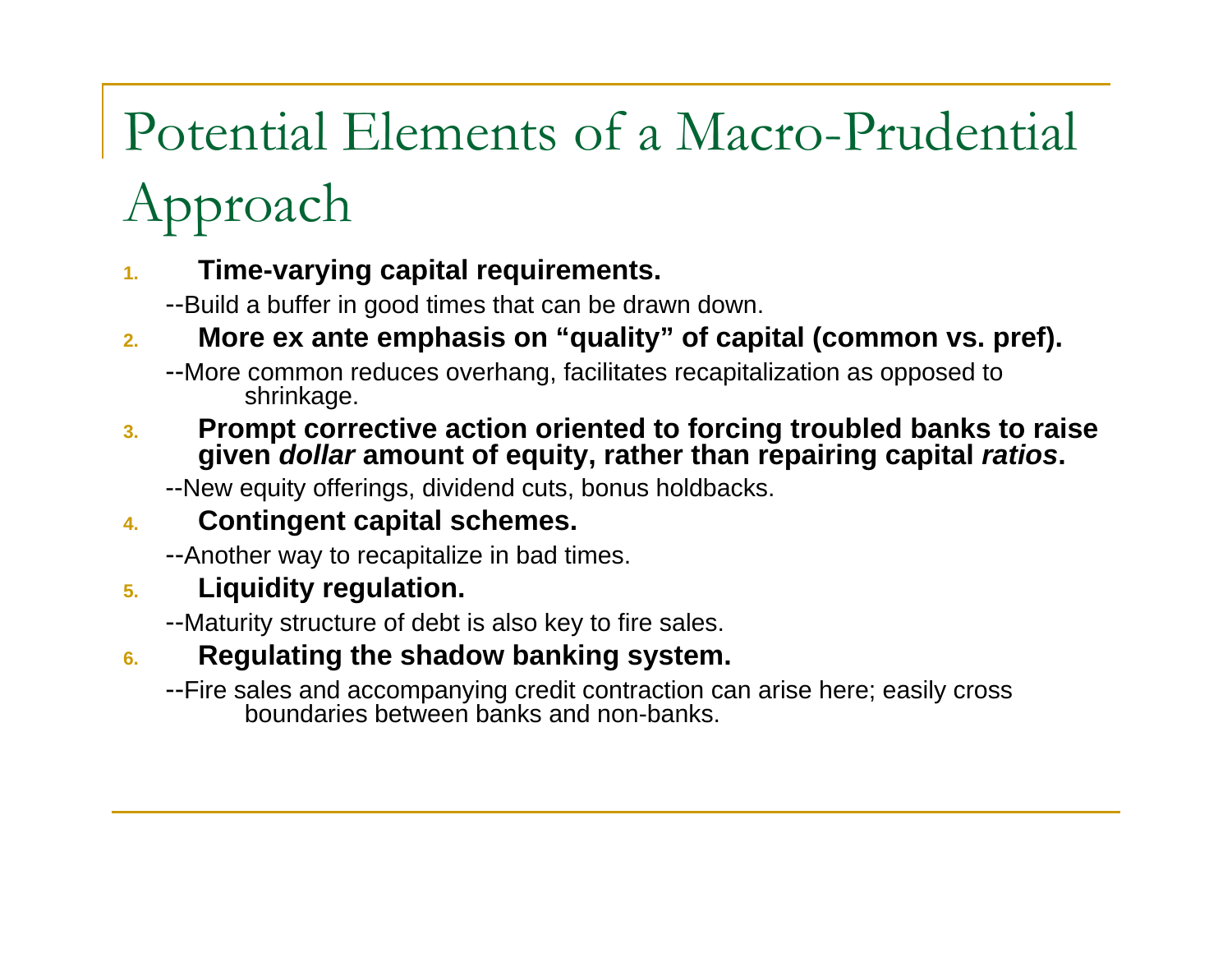## Time-Varying Capital Requirements: Some Challenges

- **T**  Market-imposed capital, not regulatory requirement, may bind in bad times.
	- $\Box$ To matter, regulatory requirement in good times must be higher than bad-times market level.
- $\blacksquare$ Discomfort with giving regulators discretion—and a mechanical rule is hard to write.
- **I** A possible fix: "cap-n-trade". Tradable capital relief certificates (Kashyap-Stein 09).
- $\mathcal{C}^{\mathcal{A}}$ Regulator sets initially high capital requirement—say 14%.
- $\mathcal{C}^{\mathcal{A}}$  Banks are granted permits. Each permit can be counted by a bank towards \$1M of its requirement.
	- $\Box$ Initially, enough permits are granted to bring effective requirement down to a lower value, say 12%.
	- $\Box$  Permits trade freely among banks—though no bank can use permits to buy down to below say 10% capital ratio.
	- $\Box$ Price of permits reveals shadow value of bank capital: precisely the item of interest to policy-makers.
- $\mathbb{R}^n$  Can now have discretionary policy that is disciplined by objective data.
	- □ When price of permits rises, capital is scarce and might want to relax capital requirement.
- m. Note analogy to monetary policy:
	- $\Box$  Reserves are like permits for issuing insured deposits—i.e. permits that allow banks to expand shortterm leverage.
	- $\Box$  Reserves trade freely among banks in funds market, and Fed uses funds rate as a signal re whether supply of reserves should be expanded or contracted.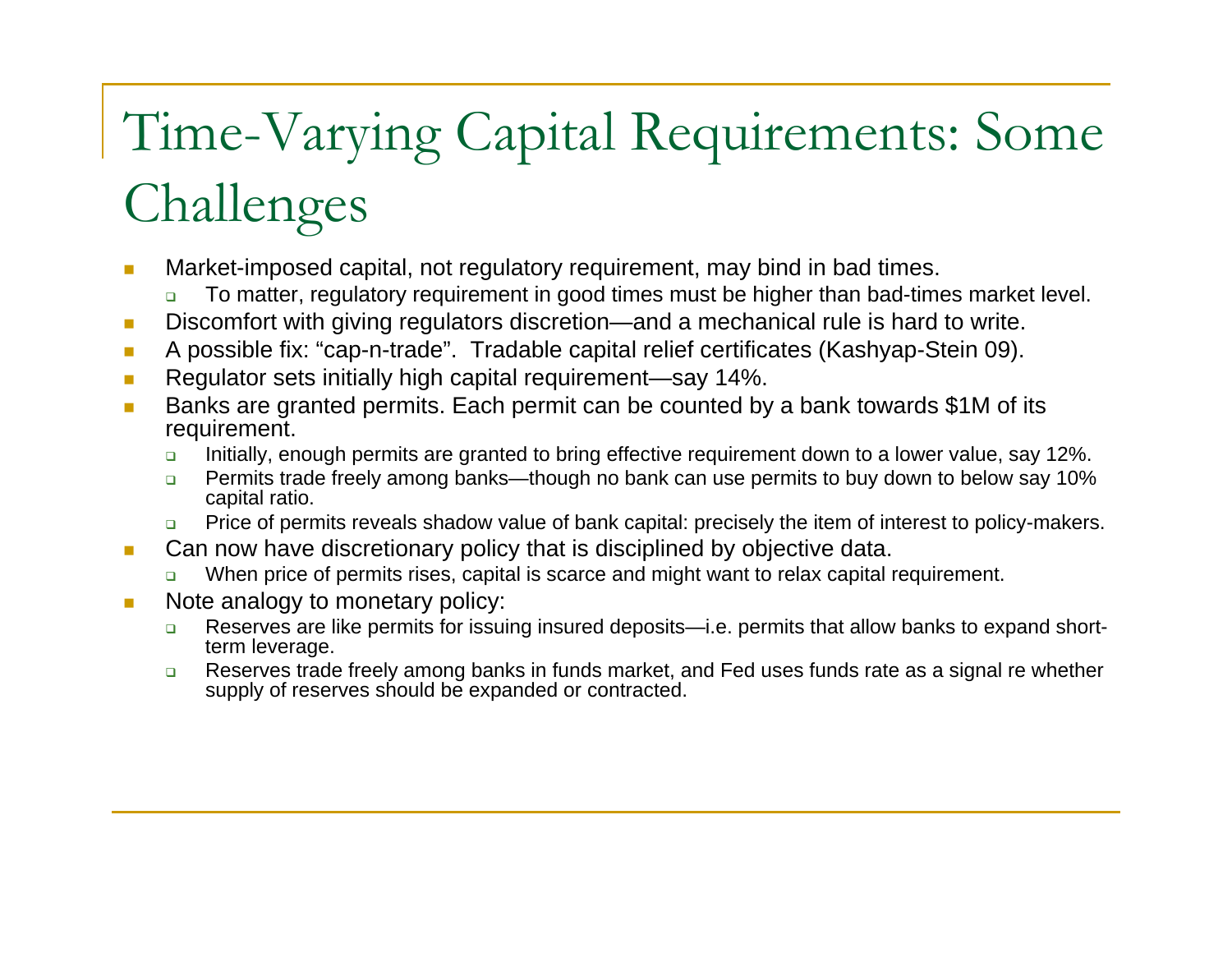## Why Quality of Capital Matters

- $\mathcal{L}^{\mathcal{L}}$  Banks can satisfy Tier 1 capital requirements with a combination of common equity and preferred, with presumption that common will be "predominant" form of capital.
	- $\Box$  In static protect-FDIC world, composition of capital is irrelevant so long as policymakers are actually willing to tolerate losses on the preferred ex post.
	- $\Box$  In dynamic world where goal is to have banks recapitalize rapidly in face of losses, common is ex ante more desirable.
		- Π **Classic debt overhang problem: a large layer of preferred in the capital** structure makes it harder to raise new capital, especially in bad times.
- $\mathcal{L}^{\mathcal{A}}$  Nevertheless, even if capital is all initially in the form of common, banks' willingness to tap external markets in bad times is likely to be limited—especially once debt value is meaningfully impaired.
	- $\Box$ Shareholders don't want to be diluted in order to benefit creditors.
	- $\Box$ A rationale for regulators to compel new equity issues.
	- $\Box$  In macro-prudential setting, want prompt corrective action around *absolute quantity* of capital, not capital ratios.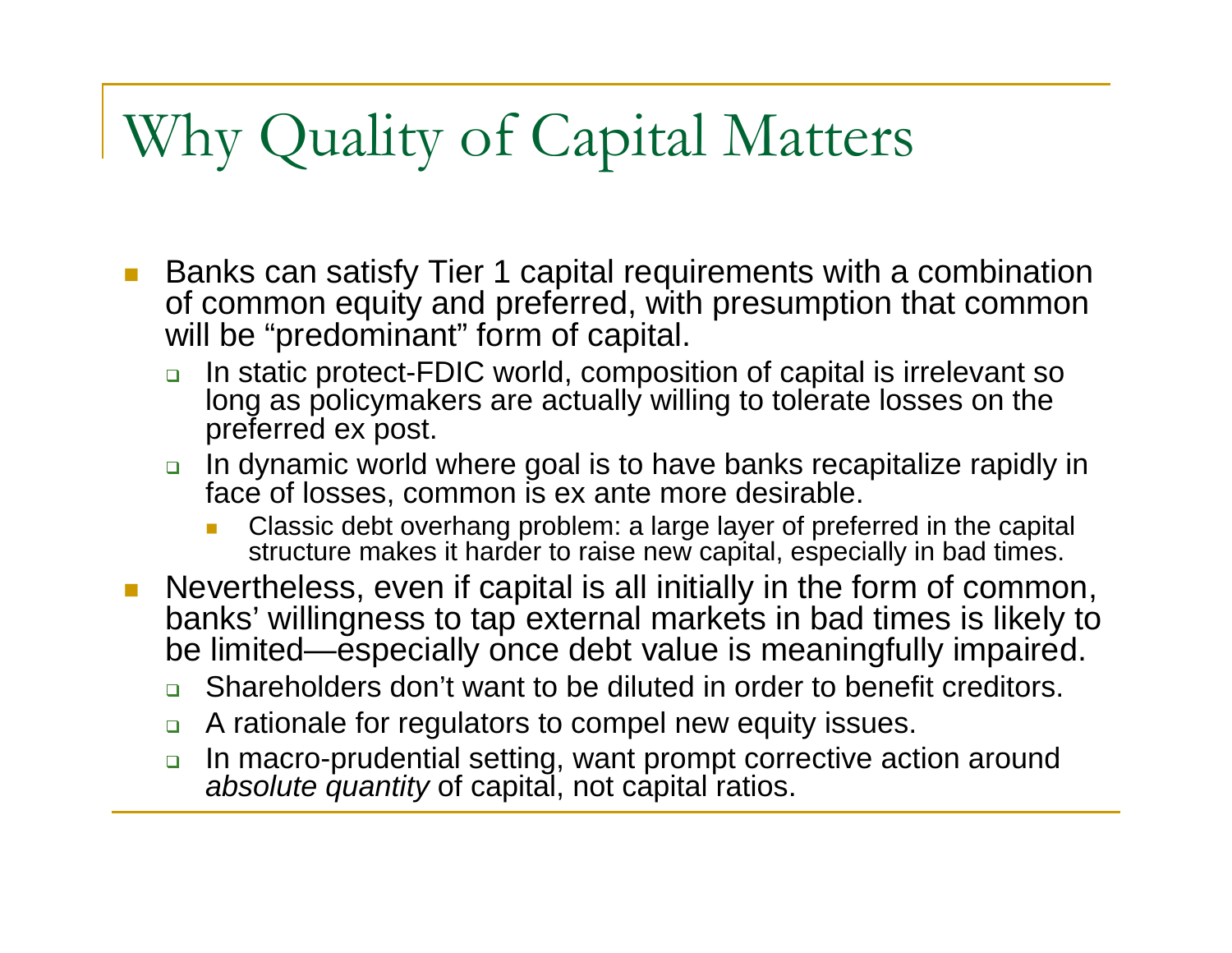Focus Corrective Action on *Dollar* Values of New Equity, not on Capital *Ratios*.

- **This was one of the best macro-prudential ideas in** the SCAP (the stress tests).
- **Another dramatic SCAP lesson: when banks have** no choice but to raise a lot of dollars of equity, can often do so with minimal market impact.
	- □ "Dilution" concerns seem to abate: think of Bank of America.
	- □ Exactly what adverse-selection theory of equity issues would predict: no choice = no negative info content.
	- □ Giving banks discretion to adjust capital ratio via either issuance of new equity or asset shrinkage makes adverse selection problem re-appear.
	- □ A tough regulatory hand can make everybody better off.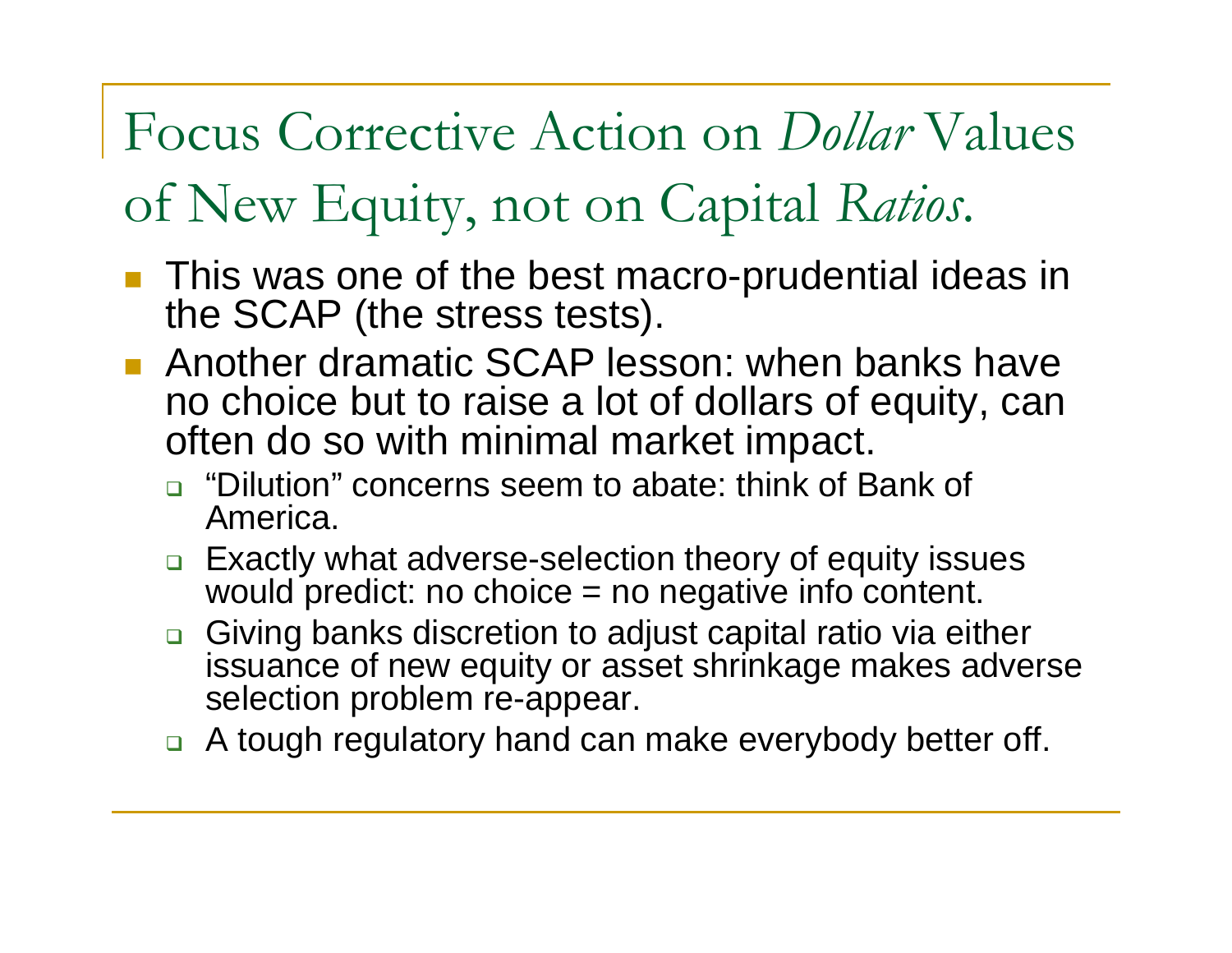## Contingent Capital Schemes

- Reverse convertibles: debt that converts to equity in a prespecified bad state of the world.
	- □ Flannery (05), Squam Lake working group (09).
- Capital insurance: a lock-boxed insurance policy that pays off in a pre-specified bad state.
	- Kashyap-Rajan-Stein (08).
- **Example 10 Feronalie**: holding large amounts of excess capital on the balance sheet is expensive—say due to taxes or agency problems. Contingent schemes only deliver capital in those states when it is most needed.
	- ❏ Analogy: don't insure against a fire burning your house down by keeping \$500K in a cookie jar—too much temptation to waste it.
- $\mathcal{L}^{\mathcal{A}}$  The challenge: designing a workable trigger.
	- $\Box$ Based on stock prices?
	- $\Box$ Other measures of bank fundamentals?
	- $\Box$ Or regulator has discretion to declare a trigger event?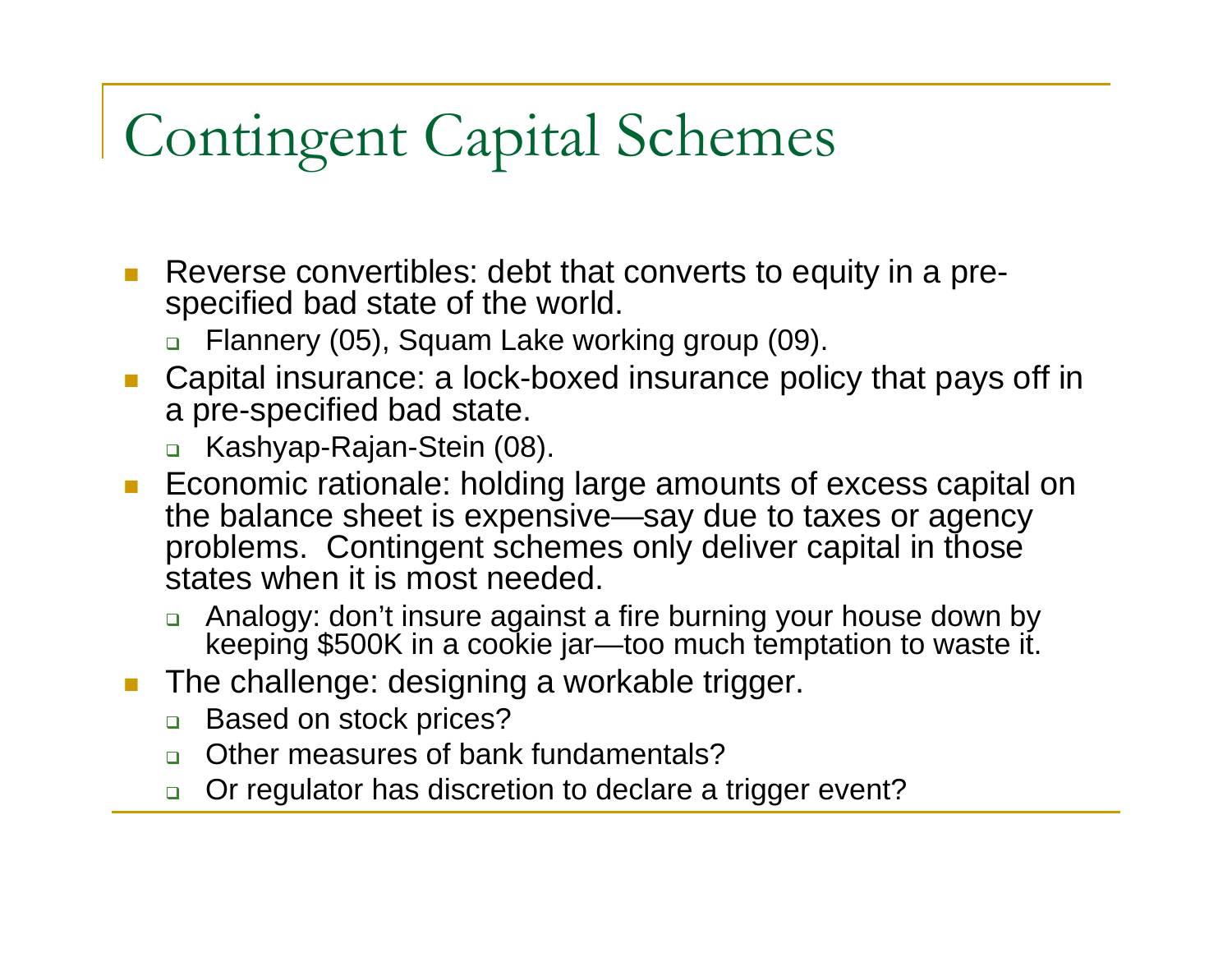### The Need for Liquidity Regulation

- $\mathbb{R}^n$  Thought experiment: would Bear Stearns, Lehman have survived with 2 percentage points more capital?
	- ❏ Heavy reliance on short-term wholesale funding a big part of the problem.
		- Jamie Dimon: "There is one financial commandment that cannot be violated. Do not borrow short to invest long."
	- $\Box$  But firms do not internalize all costs of excessive maturity transformation e.g., those associated with fire sales.
- $\overline{\mathbb{R}^n}$  A fundamental question for liquidity regulation: should it be organized around institutions or individual assets?
	- $\Box$  Institutional approach: require a bank to have big enough buffer of (truly) liquid assets so that it can survive a serious liquidity stress scenario.
		- Loss of xx% of wholesale funding, drawdowns of yy% of credit lines.
		- Micro-prudential in focus: survival of the institution.
	- $\Box$  Asset-level approach: might, e.g., regulate haircuts on individual assets.
		- Note that this goes outside domain of just banks, or even of large financial firms would apply to *any* investor in the assets.
		- п A move towards regulating shadow banking system.